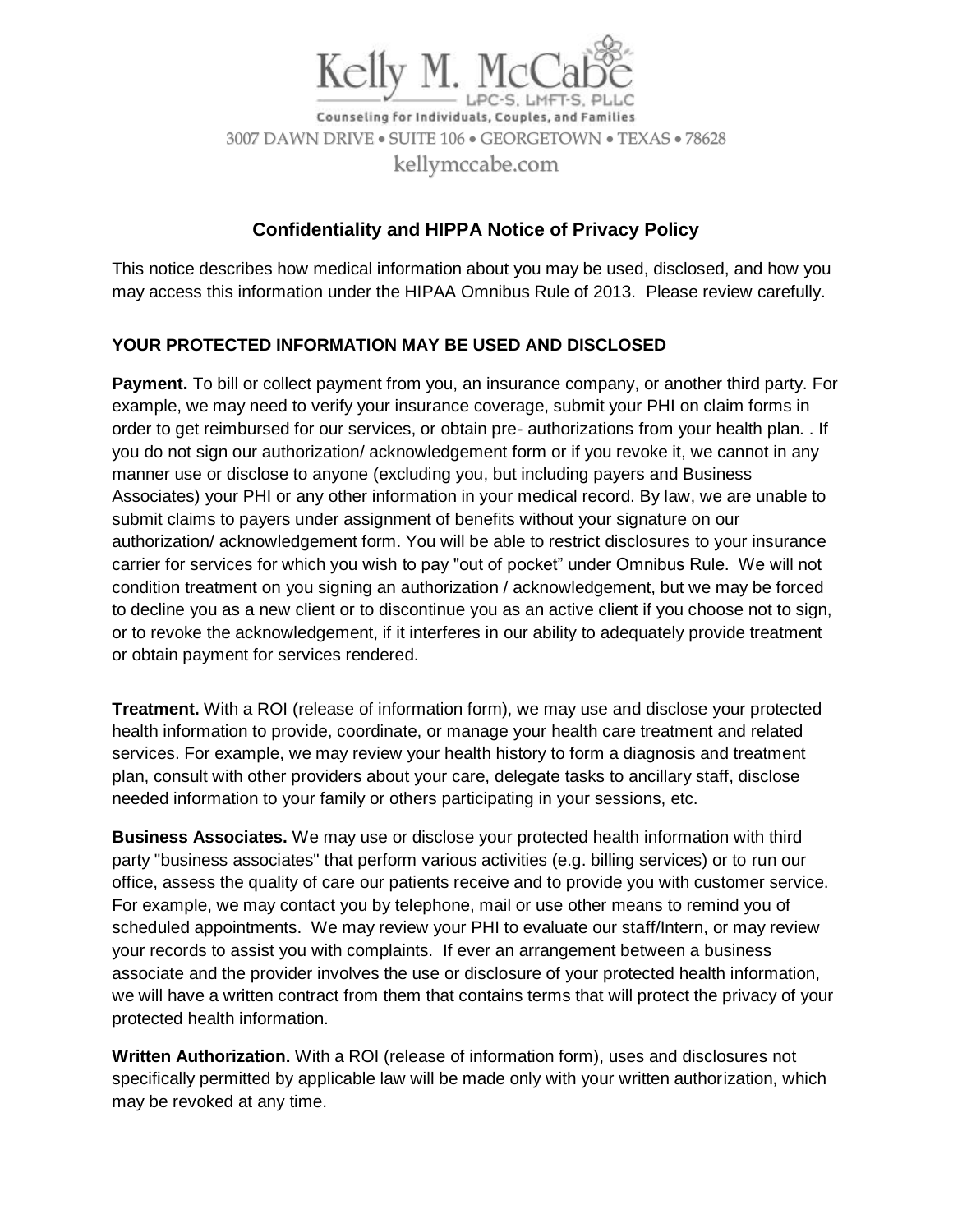**Opportunity to Object.** You have the opportunity to object. If you are not present or able to object, then your provider may, using professional judgment, determine whether the disclosure is in your best interest.

**Others Involved in Your Healthcare.** Unless you object and with a valid ROI on file, we may disclose to a member of your family, a relative, a close friend or any other person you identify, your protected health information that relates to that person's involvement in your health care.

**Emergencies.** In an emergency situation, your provider shall try to provide you a Notice of Privacy as soon as reasonably practical after the delivery of treatment.

**Without Authorization.** in accordance with applicable HIPAA Omnibus Rule we are permitted to use or disclose your PHI without your permission, consent or authorization for the following purposes.

- Suspected child abuse or dependent adult or elder abuse, which a therapist is required by law to report to the appropriate authorities immediately.
- If a client is threatening serious bodily harm to another person/s, we must notify the police and inform the intended victim.
- If a client intends to harm himself or herself, we will make every effort to enlist their cooperation in ensuring their safety. If they do not cooperate, we will take further measures without their permission that are provided by law in order to ensure their safety.

## **Minimum Necessary Rule**

In accordance with HIPAA law, we presume that requests for disclosure of PHI from another Covered Entity are for the minimum necessary amount of PHI to accomplish the requestor's purpose and will evaluate the need based on . . .

- The importance of the use of the disclosure
- The number of individuals or entities to whom the information is being disclosed
- The amount of information being disclosed
- The likelihood of further disclosure
- Whether the same result could be achieved with de-identified information
- The technology available to protect confidentiality of the information
- The cost to implement administrative, technical and security procedures to protect confidentiality
- If we believe that a request from others for disclosure of your entire medical record is unnecessary, we will ask the requestor to document it's purpose, retain that documentation and make it available to you upon request.

#### **Incidental Disclosure Rule**

We will take reasonable administrative, technical and security safeguards to ensure the privacy of your PHI when we use or disclose it and we do not allow unauthorized access to areas where PHI is stored or filed.

In the event that there is a breach in protecting your PHI, we will follow Federal Guide Lines to HIPAA Omnibus Rule Standard to first evaluate the breach situation using the Omnibus Rule, 4- Factor Formula for Breach Assessment. Then we will document the situation, retain copies of the situation on file, and report all breaches (other than low probability as prescribed by the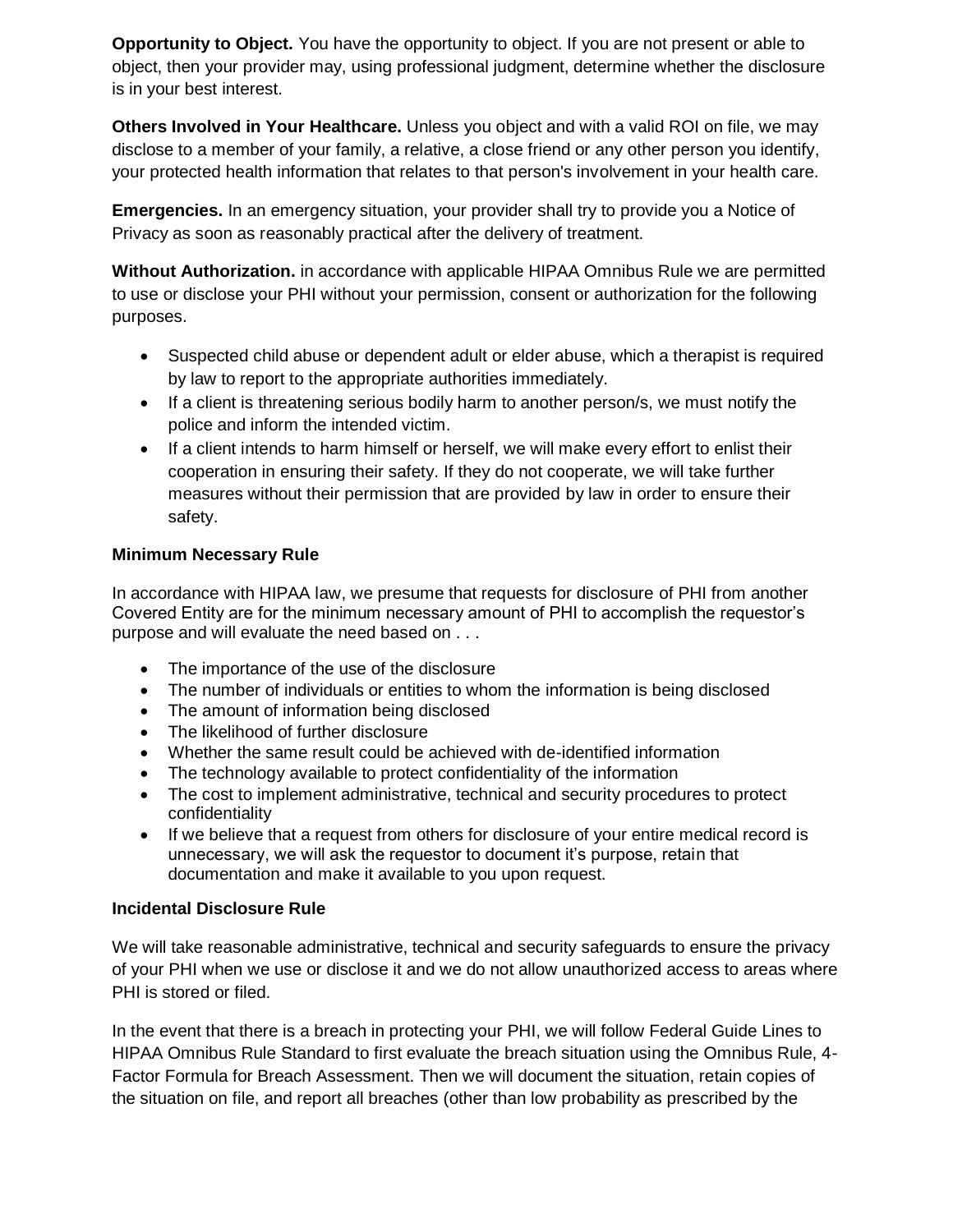# Omnibus Rule) to the [US Department of Health and Human Services](http://www.hhs.gov/ocr/privacy/hipaa/administrative/breachnotificationrule/brinstruction.html) at http://www.hhs.gov/ocr/privacy/hipaa/administrative/breachnotificationrule/brinstruction.html

We will also make proper notification to you and any other parties of significance as required by HIPAA Law.

### **Business Associate Rule**

Business Associates and any third parties who receive your PHI from us will be prohibited from re-disclosing it unless required to do so by law or you give prior express written consent to the re-disclosure. Under Omnibus Rule, Business Associates will sign a strict confidentiality agreement binding them to keep your PHI protected and report any compromise of such information to us, you and the United States Department of Health and Human Services, as well as other required entities. Our Business Associates will also follow Omnibus Rule and have any of their Subcontractors that may directly or indirectly have contact with your PHI, sign Confidentiality Agreements to Federal Omnibus Standard.

#### **Changes to Privacy Policies**

We reserve the right to change our privacy practices (by changing the terms of this Notice) at any time as authorized by law. The changes will be effective immediately. They will apply to all PHI we create or receive in the future, as well as to all PHI created or received by us in the past. Any changes will be posted to the Notice, along with its effective date, in our office and on our website. You may request a copy of our current Notice at any time.

#### **Fax and Email**

You may request for us to fax or email your PHI as an alternative communication. For this communication, we will confirm that the fax number or email address is correct before sending the message and ensure that the intended recipient has sole access to the fax machine or computer before sending the message; confirm receipt, locate our fax machine or computer in a secure location so unauthorized access and viewing is prevented; use a fax cover sheet so the PHI is not the first page to print; and attach an appropriate notice to the message. Since our email accounts are not encrypted, we will not send PHI to you via email unless you specifically request for us to do so and it is the only feasible way to fulfill your request.

#### **Inactive Patient Records**

In accordance with Texas law and LPC/LMFT Board rules, your records will be retained for seven years from your last treatment or examination, at which point we may destroy your records. Records of inactive minor patients will be stored until their eighteenth birthday.

#### **Collections**

If we use or disclose your PHI for collections purposes, we will do so only in accordance with the law.

#### **YOUR RIGHTS REGARDING YOUR PROTECTED HEALTH INFORMATION**

• You have a right to inspect and copy your protected health information. However, I may refuse to provide access to certain psychotherapy notes or information for a civil or criminal proceeding.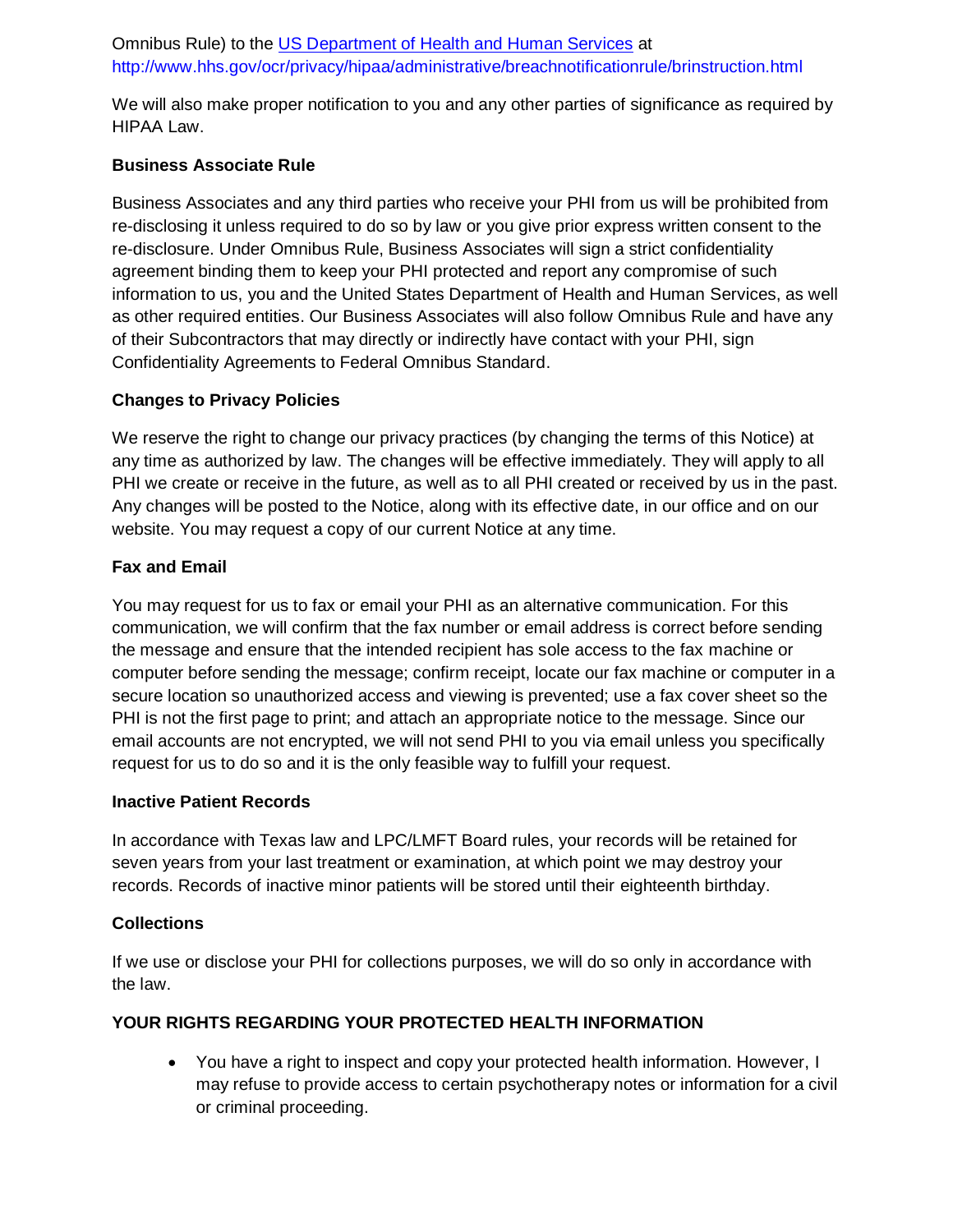- You have a right to request an amendment of protected health information about you. If I deny your request for amendment, you have the right to file a statement of disagree with me and your medical record will note the disputed information.
- You have a right to an Accounting of Disclosures that I may have made for purposes other than treatment, payment or healthcare operation. It excludes disclosures I may have made to you, for a facility director, to family members or friends involved in your care, or for notification purposes
- You have the right to request a restriction or limitation on the use or disclosure of your protected health information for treatment, payment, or health care operations. We are not required to agree to your request.
- You have the right to request that your provider communicate with you about your health information in a certain way or at a certain location. The provider may also condition this accommodation by asking you for information as to how payment will be handled or specification of an alternative address of other method of contact.
- You have the right to a copy of this notice.

# **COMPLAINTS**

If you believe that I have violated your privacy rights, you have the right to file a complaint in writing with me or with the Secretary of Health and Human Services at 200 Independence Avenue, S.W., Washington D.C. 20201 or by calling (202) 619-0257. You may file a complaint without fear of retaliation.

# **Texas Health and Safety Code Sec 181.154 Requires NOTICE AND AUTHORIZATION FOR ELECTRONIC DISCLOSURE OF PROTECTED HEALTH INFORMATION;**

a) A covered entity shall provide a notice to an individual for whom the covered entity creates or receives protected health information if the individual's protected health information is subject to electronic disclosure. A covered entity may provide general notice by: (1) posting a written notice in the covered entity's place of business;

b) May not electronically disclose an individual's protected health information to any person without a separate authorization for the individual or the individual's legally authorized representative for each disclosure. An authorization for disclosure under this subsection may be made in written or electronic form or in oral form if it is documented in writing by the covered entity.

c) The authorization for electronic disclosure of protected health information described by Subsection (b) is not required if the disclosure is made: to another covered entity, as that term is defined by 181.001, or to a covered entity, as that term is defined by Section 602.001, Insurance Code, for the purpose of:

- A) Treatment;
- B) Payment;
- C) Healthcare operations; or

D) Performing an insurance or health maintenance organization function described by Section 602.053, Insurance Code; or as otherwise authorized or required by state or federal law

If you have any further questions regarding HIPAA you may visit www.hhs,gov/ocr/hipaa or call directly 1-866-627- 7748 or email questions to ocrprivacy@os.dhhs.gov